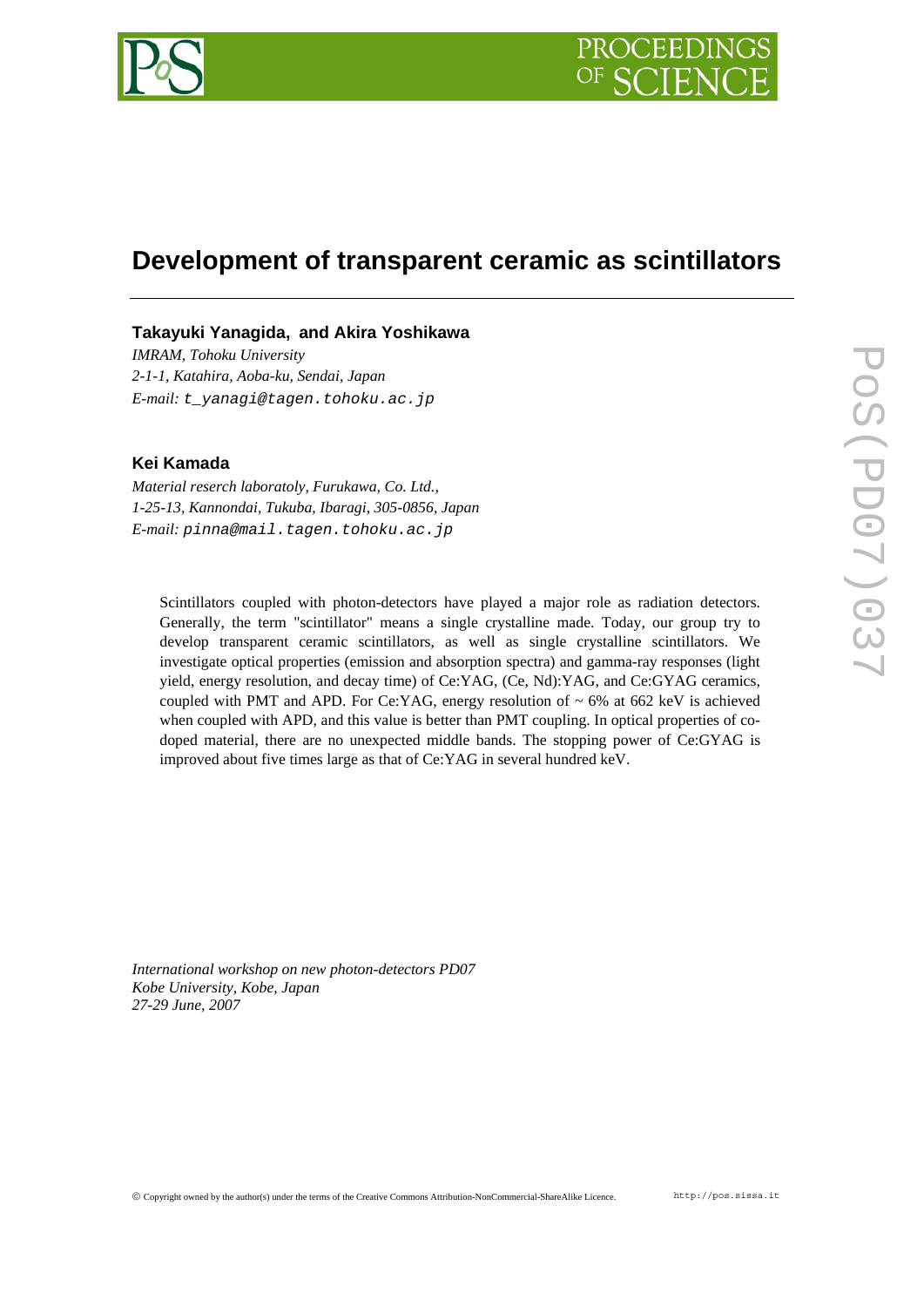#### **1. Introduction**

Inorganic scintillators which are single crystalline, have played a major role as gamma-ray detectors. Recently, ceramic scintillators were developed and start to be used as gamma-ray detectors, instead of single crystalline made ones. Ceramics have some advantages compared with single crystals. They are mechanically strong, easy to obtain large size uniformly, yielding low cost. New chemical compositions, which are impossible in single crystal, are capable. However, a weak point is that to obtain a transparent sample is very difficult.

In mid 1990's, translucent ceramics Ce: YAG, which showed  $\sim 60\%$  transparency, were developed [1]. Then in few years ago, we succeeded to develop transparent ceramic Ce:YAG, which showed  $\sim$  85% transparency nearly reaching to theoretical limit [2]. Because ceramics are highly uniform, we developed co-doped material, (Ce, Nd):YAG scintillator, and evaluated its radiation and optical properties[3]. Additionally, we succeeded to develop new material, Ce:GYAG which is impossible to be made by crystal growth [4]. In this time, we concentrate on Ce:YAG and Ce:GYAG ceramics coupled with avalanche photodiode (APD), and measure these gamma-ray responses. These samples are shown in figure 1.

# **2. Experiment**

Ceramic scintillators are mounted on a light sensitive window of APD (S8664-55, Hamamatsu) with silicone grease. The reason why we use APD is that the emission wavelength of these ceramics are long (500-550 nm). High voltages are supplied to them by CP6621, and radio isotopes are irradiated. An avalanche gain is controlled at  $\sim$ 20 times, because we have already investigated that the best energy resolution is achieved around this gain. The signal fed into preamplifier (CP580H), and multiplied at shaping amplifier (CP4417). Finally, we obtain a gamma-ray spectrum by accumulating at MCA (Amptec 8000A). An experimental temperature is controlled at -20 degrees Celcius within 1 degree by a heat bath, because generally APD shows the best performance at low temperature, due to low noise.

# **3. Results**

Figure 2 shows gamma-ray spectra of Ce:YAG and Ce:GYAG, both compared with PMT, respectively. Because of high quantum efficiency of APD at longer wavelength, energy resolution at 662 keV is improved in both figures. Compared with direct detection of <sup>55</sup>Fe by Si, total light yield of Ce:YAG reaches to  $\sim 20000$  ph/MeV, and Ce:GYAG to  $\sim 9000$  ph/MeV, respectively. In these figures, peak intensities are normalized to compare energy resolution, but we evaluated detected events number of photo absorption by a single Gaussian fitting. Compared with areas of Gaussian, the stopping power at 662 keV photo-peak achieved  $\sim$  5 times as large as that of Ce:GYAG, because of contribution from Gd. This result is also consistent with EGS4 based simulation. The reason why Ce:GYAG shows a low light yield is attributed to its low transparency, ~20% at emission wavelength. In the development of ceramic Ce:YAG, we could improve the transparency from 60% to 85%, which is the